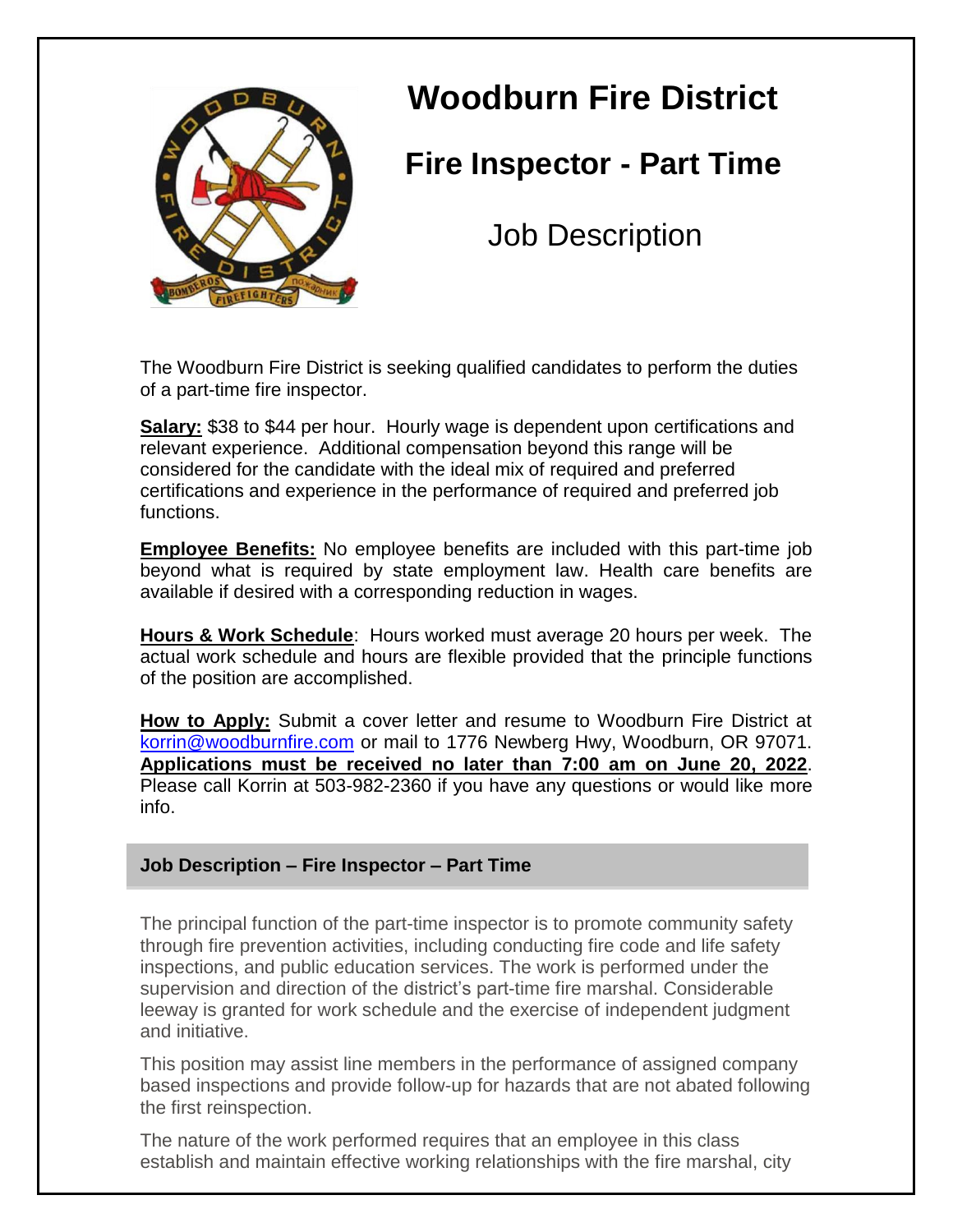personnel, other fire districts, federal and state agencies, insurance companies, area schools, civic and community organizations, local businesses, homeowners, contractors, engineers, professional builders, and the general public.

The principal duties of this class are performed at all public, commercial, and multi-family dwelling properties, various city properties and/or construction sites where fire safety systems may be installed and tested, with exposure to hazardous processes, chemicals, and gasses, with possible travel to other jurisdictions as assigned.

Depending upon certifications and experience, this position may provide plan review to ensure compliance with applicable water supply and emergency response access codes for the city and rural areas.

Depending upon certifications and experience, the fire inspector may perform fire investigations and/or coordinate the investigation with the Oregon State Fire Marshal investigators and the Oregon State Police arson investigation team.

## **Minimum Qualifications**

- High School Diploma or GED
- Valid Oregon driver's license *or the ability to acquire by appointment*
- Successful completion of a comprehensive background investigation prior to appointment
- The ability to be insurable to drive district vehicles

## **Required Certifications**

DPSST Fire Inspector I *(or equivalent)*

## **Preferred Certifications**

- Fire Plans Examiner ICC and Oregon Inspector Certification
- NPPA Fire Investigator (*or equivalent)*
- Ability To Speak Spanish

## **Knowledge Of**

- Positive and effective customer service principles;
- Laws, codes, ordinances, and regulations related to fire prevention, inspection, and enforcement;
- Proper handling and storage procedures and practices for hazardous materials, including methods of controlling combustion or explosions;
- Public education principles, practices, methods and techniques as they pertain to fire and injury prevention Fire prevention, suppression and inspection methods, principles, techniques and practices;
- Current literature, trends, and developments in the field of fire prevention inspections;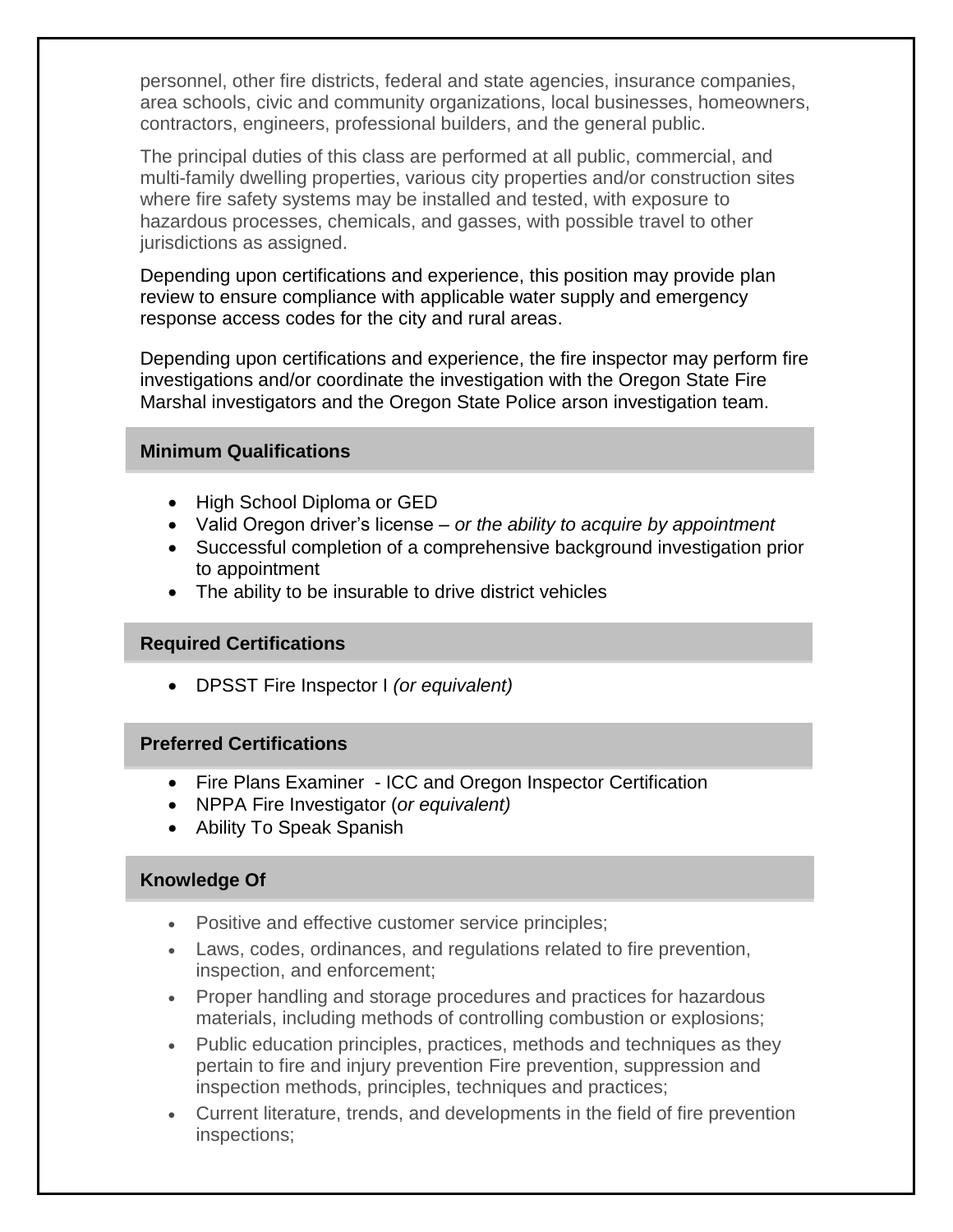- Residential and commercial building designs, construction methods, and construction materials;
- Fire protection fixed systems including building extinguishers, sprinklers and alarm systems;
- District policies and practices as they relate to fire prevention;
- Plan review, new construction inspection procedures and best practices; *(preferred but not required).*
- Procedures, techniques and principles related to fire cause Investigation; *(preferred but not required).*

## **Skilled In**

- Providing positive and effective customer service with an emphasis on problem solving.
- Recognizing fire hazards, hazardous materials, violation of fire and building codes, regulations and laws, and ability to make appropriate corrective recommendations;
- Conducting fire inspections in a detailed and efficient manner;
- Working effectively with district staff, other fire districts, Federal and State agencies, and insurance companies, businesses, civic and community groups, area schools, and the general public;
- Functioning as team member to support the mission and direction of the district;
- Communicating effectively with others, both orally and in writing, using both technical and non-technical language;
- Preparing and presenting accurate and reliable reports containing findings and recommendations;
- Operating or quickly learning to operate a personal computer using standard or customized software applications appropriate to assigned tasks;
- Using logical and creative thought processes to develop solutions according to written specifications and/or oral instructions;
- Performing a wide variety of duties and responsibilities with accuracy and speed under the pressure of time-sensitive deadlines;
- Learning and putting to use new skills and knowledge brought about by rapidly changing information and/or technology;
- Promoting a culture of teamwork and communication by working in collaboration and treating coworkers with respect and dignity and maintaining an open mind to diverse voices and ideas.
- Analyzing maps, plans, codes, regulations and legal descriptions, and making appropriate judgments on compliance or non-compliance issues; *(preferred but not required).*
- Performing fire investigations of commercial, residential and outside fires; *(preferred but not required)*
- Conversational Spanish; *(preferred but not required).*